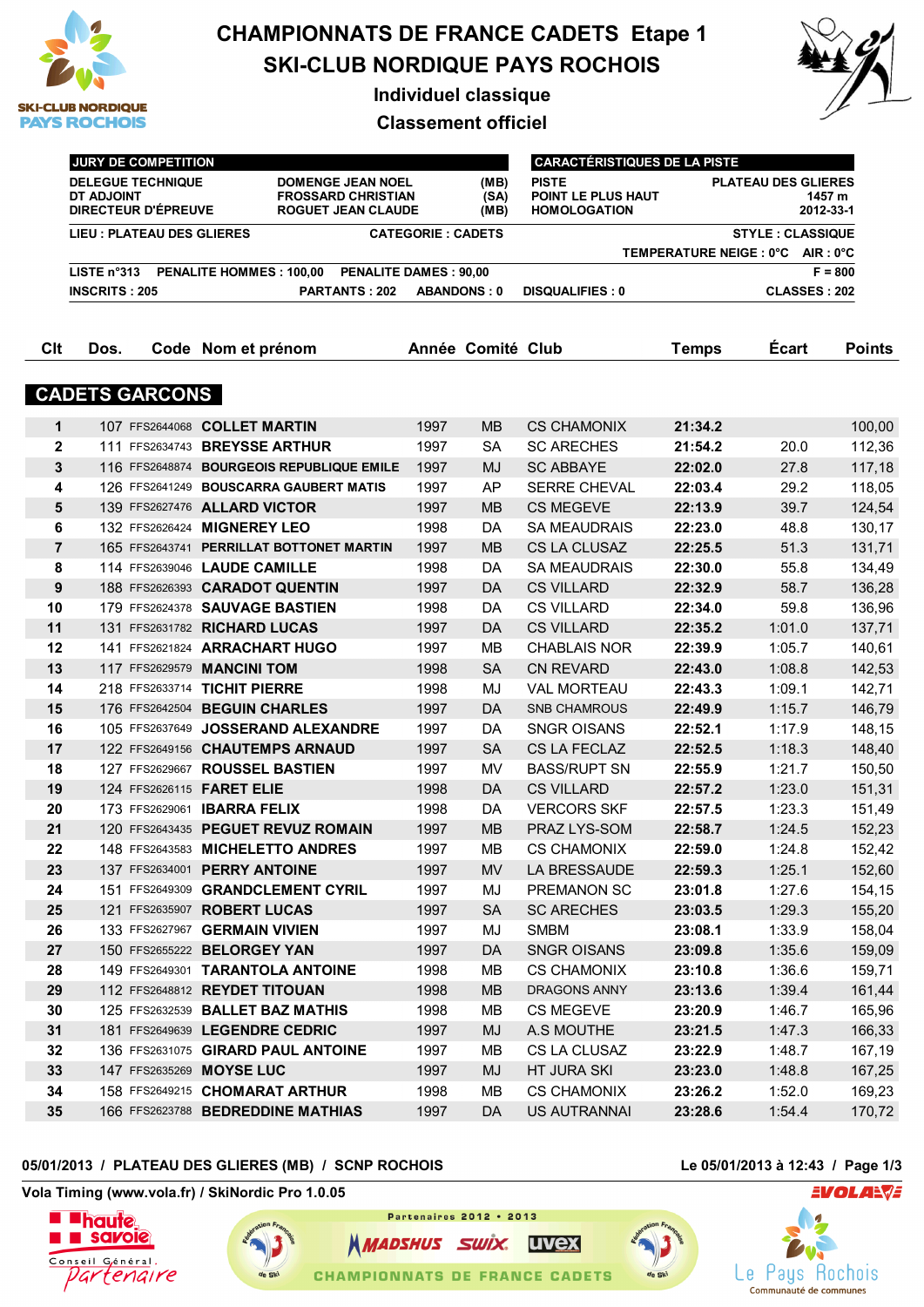# **SKI-CLUB NORDIQUE PAYS ROCHOIS**

### **CHAMPIONNATS DE FRANCE CADETS Etape 1 SKI-CLUB NORDIQUE PAYS ROCHOIS Individuel classique Classement officiel**



| Clt | Dos. | Code Nom et prénom                     |      | Année Comité Club |                     | <b>Temps</b> | <b>Ecart</b> | <b>Points</b> |
|-----|------|----------------------------------------|------|-------------------|---------------------|--------------|--------------|---------------|
| 36  |      | 155 FFS2636337 <b>BOUCAUD REMI</b>     | 1998 | <b>SA</b>         | <b>SC CHAMPAGNY</b> | 23:28.7      | 1:54.5       | 170,78        |
| 37  |      | 130 FFS2638427 DE MARRE THIBAUT        | 1998 | DA                | <b>SA MEAUDRAIS</b> | 23:29.3      | 1:55.1       | 171,15        |
| 38  |      | 134 FFS2649049 GAILLARD LIAUDON FABIEN | 1998 | <b>MB</b>         | <b>SC GD BORNAN</b> | 23:31.2      | 1:57.0       | 172,32        |
| 39  |      | 106 FFS2614289 VIEVILLE GUILLAUME      | 1997 | MB                | <b>CS CHAMONIX</b>  | 23:38.4      | 2:04.2       | 176,77        |
| 40  |      | 171 FFS2645354 CAVORET GAEL            | 1997 | <b>SA</b>         | CS LA FECLAZ        | 23:40.9      | 2:06.7       | 178,32        |
| 41  |      | 172 FFS2640411 DESCAMPS ULYSSE         | 1998 | DA                | <b>US AUTRANNAI</b> | 23:46.0      | 2:11.8       | 181,47        |
| 42  |      | 101 FFS2655326 LACOSTE NICOLAS         | 1998 | P <sub>O</sub>    | <b>MONT ARGELES</b> | 23:46.7      | 2:12.5       | 181,90        |
| 43  |      | 199 FFS2656395 REY YVANN               | 1998 | MJ                | <b>SC LESFOURGS</b> | 23:46.8      | 2:12.6       | 181,97        |
| 44  |      | 140 FFS2631872 JAY MARTIN              | 1997 | <b>SA</b>         | <b>SC MENUIRES</b>  | 23:50.1      | 2:15.9       | 184,01        |
| 45  |      | 119 FFS2643182 ABRY MATHIEU            | 1997 | MB                | DRAGONS ANNY        | 23:50.8      | 2:16.6       | 184,44        |
| 46  |      | 154 FFS2615619 LAMURE MORGAN           | 1997 | <b>SA</b>         | <b>COURCHEVEL</b>   | 23:52.5      | 2:18.3       | 185,49        |
| 47  |      | 163 FFS2641841 MOLLARET SAM            | 1997 | <b>SA</b>         | <b>SC PEISEY VA</b> | 23:59.1      | 2:24.9       | 189,57        |
| 48  |      | 103 FFS2643577 GIRAUD DORIAN           | 1998 | AP                | <b>SC QUEYRAS</b>   | 23:59.7      | 2:25.5       | 189,94        |
| 49  |      | 159 FFS2646436 LETERRIER ROBIN         | 1998 | <b>AP</b>         | <b>ORRES EMBRUN</b> | 24:06.4      | 2:32.2       | 194,08        |
| 50  |      | 186 FFS2634382 MARTIN REMI             | 1998 | DA                | <b>US AUTRANNAI</b> | 24:14.4      | 2:40.2       | 199,03        |
| 51  |      | 113 FFS2615689 SALGAS ANTOINE          | 1997 | <b>SA</b>         | <b>CS SAISIES</b>   | 24:16.0      | 2:41.8       | 200,02        |
| 52  |      | 222 FFS2615341 PHILIPPE MARTIN         | 1997 | <b>AP</b>         | ORRES EMBRUN        | 24:18.0      | 2:43.8       | 201,25        |
| 53  |      | 209 FFS2652890 FUGIER MATIS            | 1998 | DA                | <b>GUC GRENOBLE</b> | 24:20.8      | 2:46.6       | 202,98        |
| 54  |      | 138 FFS2646395 MARGAILLAN ETIENNE      | 1998 | <b>AP</b>         | <b>ORRES EMBRUN</b> | 24:21.0      | 2:46.8       | 203,11        |
| 55  |      | 219 FFS2621377 DUC YANN                | 1997 | <b>SA</b>         | <b>SC ARECHES</b>   | 24:23.5      | 2:49.3       | 204,65        |
| 56  |      | 182 FFS2649038 BERGER PAUL             | 1998 | <b>MB</b>         | <b>SC GD BORNAN</b> | 24:24.8      | 2:50.6       | 205,46        |
| 57  |      | 129 FFS2631429 TASSET EMILIEN          | 1997 | <b>SA</b>         | CS LA FECLAZ        | 24:24.9      | 2:50.7       | 205,52        |
| 58  |      | 162 FFS2646160 JACQUEMARD RAPHAEL      | 1997 | <b>MB</b>         | <b>CS ARGENTIER</b> | 24:25.7      | 2:51.5       | 206,01        |
| 59  |      | 196 FFS2650964 LAMY AYMERIC            | 1998 | <b>SA</b>         | <b>SC PEISEY VA</b> | 24:28.3      | 2:54.1       | 207,62        |
| 60  |      | 109 FFS2659555 WEPIERRE THIBAUT        | 1997 | <b>SA</b>         | CS LA FECLAZ        | 24:31.5      | 2:57.3       | 209,60        |
| 61  |      | 153 FFS2649729 MAURE MATHIEU           | 1998 | MВ                | PRAZ LYS-SOM        | 24:34.0      | 2:59.8       | 211,14        |
| 62  |      | 216 FFS2638435 GENSUL BASTIEN          | 1997 | <b>AP</b>         | ORRES EMBRUN        | 24:37.5      | 3:03.3       | 213,31        |
| 63  |      | 110 FFS2649519 GALMICHE DORIAN         | 1998 | <b>MB</b>         | <b>SCNP ROCHOIS</b> | 24:39.0      | 3:04.8       | 214,23        |
| 64  |      | 170 FFS2643590 MUNIER FLORIAN          | 1998 | <b>SA</b>         | MONOLITHE SF        | 24:40.9      | 3:06.7       | 215,41        |
| 65  |      | 145 FFS2643622 MORIN PAUL              | 1997 | MV                | SK DU TANET         | 24:41.0      | 3:06.8       | 215,47        |
| 66  |      | 206 FFS2648977 COMBEY NOEL PAUL        | 1997 | <b>SA</b>         | CS LA FECLAZ        | 24:41.8      | 3:07.6       | 215,96        |
| 67  |      | 143 FFS2632086 FILLON ROMAIN           | 1997 | LY.               | <b>SC LOMPNES</b>   | 24:42.7      | 3:08.5       | 216,52        |
| 68  |      | 102 FFS2653542 GIRARDOT EMERIC         | 1997 | <b>MJ</b>         | <b>SC MONT NOIR</b> | 24:42.9      | 3:08.7       | 216,64        |
| 69  |      | 164 FFS2653429 DELEBARRE LUC           | 1998 | AP                | GAP-BAYARD          | 24:43.1      | 3:08.9       | 216,77        |
| 70  |      | 128 FFS2622396 RIVAIL HUGO             | 1997 | SA                | <b>SC MENUIRES</b>  | 24:44.6      | 3:10.4       | 217,69        |
| 71  |      | 214 FFS2635694 MIRETTI PIERRE          | 1998 | MВ                | <b>CS CHAMONIX</b>  | 24:45.9      | 3:11.7       | 218,50        |
| 72  |      | 118 FFS2643199 FERRARI AUBIN           | 1997 | <b>SA</b>         | CS LA FECLAZ        | 24:48.8      | 3:14.6       | 220,29        |
| 73  |      | 161 FFS2621694 LE SEGUILLON THIBAULT   | 1997 | PO                | <b>SC AZUN</b>      | 24:55.1      | 3:20.9       | 224,18        |
| 74  |      | 169 FFS2649313 ALLERA BASTIEN          | 1998 | MВ                | <b>SCNP ROCHOIS</b> | 24:57.5      | 3:23.3       | 225,67        |
| 75  |      | 195 FFS2623200 BONDIER CHARLIE         | 1997 | SA                | <b>SC MENUIRES</b>  | 24:58.2      | 3:24.0       | 226,10        |
| 75  |      | 178 FFS2654864 SIGAUD PIERRICK         | 1998 | LY.               | <b>US CORMARANC</b> | 24:58.2      | 3:24.0       | 226,10        |
| 77  |      | 104 FFS2625791 LOCATELLI RUDY          | 1997 | LY                | <b>SC BRENOD</b>    | 25:02.7      | 3:28.5       | 228,88        |
| 78  |      | 156 FFS2644356 LECOMTE TOM             | 1998 | <b>SA</b>         | <b>SC PEISEY VA</b> | 25:02.8      | 3:28.6       | 228,94        |
| 79  |      | 135 FFS2632780 GERARD LAURENT          | 1998 | MV                | <b>BASS/RUPT SN</b> | 25:05.7      | 3:31.5       | 230,74        |
| 80  |      | 198 FFS2644745 JOLY THOMAS             | 1998 | MJ                | <b>CSR PONTARLI</b> | 25:06.7      | 3:32.5       | 231,36        |
| 81  |      | 210 FFS2649074 ROCHETTE MAX            | 1998 | DA                | <b>GUC GRENOBLE</b> | 25:07.1      | 3:32.9       | 231,60        |
| 82  |      | 202 FFS2649075 SABATIER FELIX          | 1998 | DA                | <b>GUC GRENOBLE</b> | 25:11.1      | 3:36.9       | 234,08        |
| 83  |      | 217 FFS2648982 MANSOLDO LUCAS          | 1998 | SA                | CS LA FECLAZ        | 25:12.6      | 3:38.4       | 235,00        |

#### **05/01/2013 / PLATEAU DES GLIERES (MB) / SCNP ROCHOIS Le 05/01/2013 à 12:43 / Page 2/3**

 $d_0$  CV

**Vola Timing (www.vola.fr) / SkiNordic Pro 1.0.05**





**NMADSHUS SWIX. UVEX CHAMPIONNATS DE FRANCE CADETS** 

Partenaires 2012 . 2013